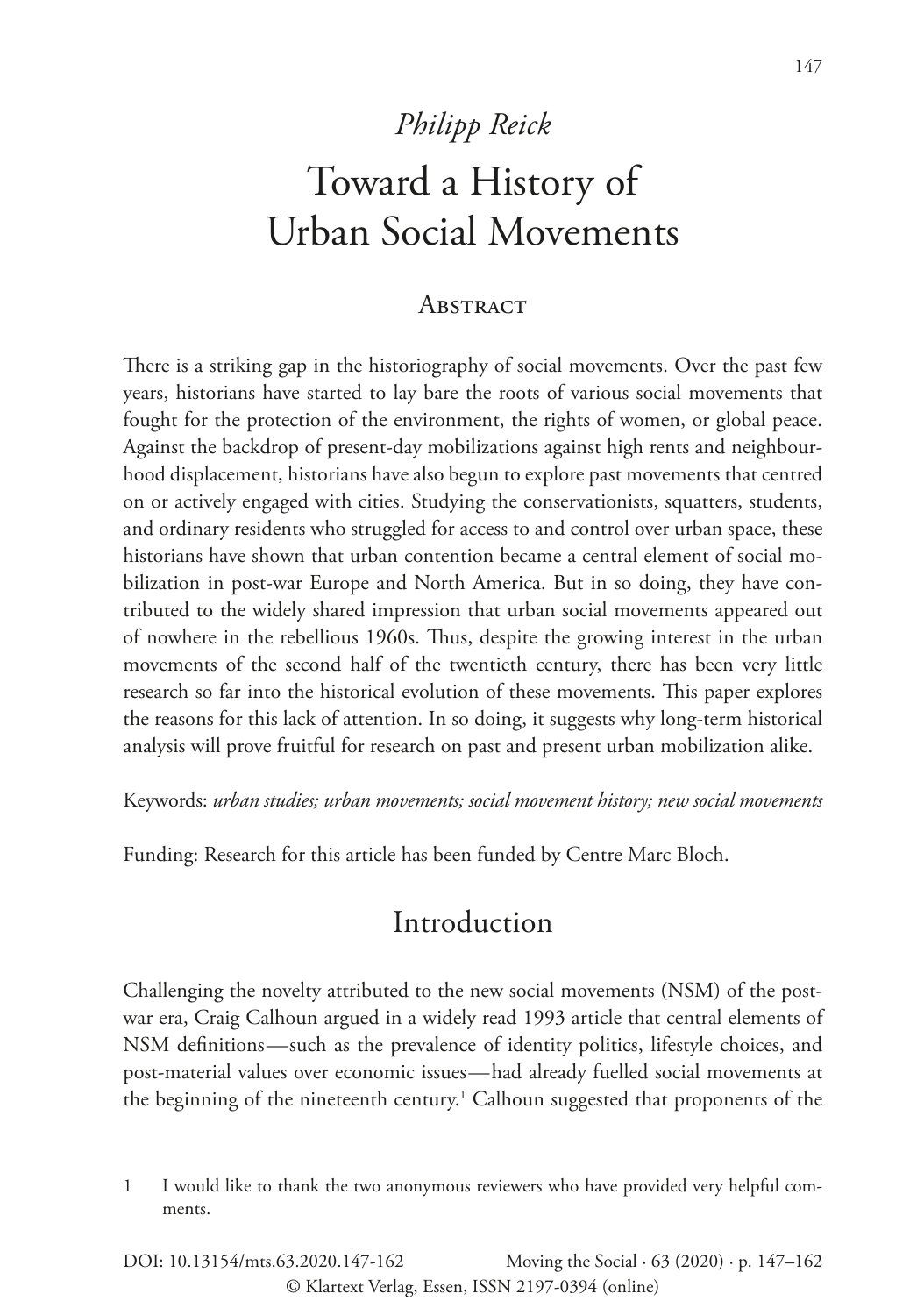NSM paradigm were able to construct a clear distinction between old and new social movements only by over-emphasizing the presumably all-encompassing impact of class on older forms of social mobilization. For periods before the Second World War, NSM proponents considered class *the* central category of social stratification and collective mobilization and saw all other social ills as subordinate to the dominant experience of class. To the old social movement, which usually appears in singular form and as equivalent to the labour movement in NSM discussions, salvation would come only once the exploitation and alienation of wage labour that was inherent to the capitalist mode of production was swept from the face of the earth. But although ending class rule was, as Calhoun stressed, a powerful motif for 'old' social movements, it was one among others. Drawing on traditions that often went back to the early nineteenth century, historical social movements also struggled for temperance and vegetarianism, spiritualism and religious awakening, nationalism and nativism.2 Not unlike NSM, these social movements embraced and promoted non-material values and identity politics, but they did so long before the late twentieth century.<sup>3</sup>

While still an emerging field, the history of new (or not-so-new) social movements has received considerable attention over the past few years, not least in this very journal. As a result, today there exist important empirical case studies as well as broad surveys that provide in-depth analysis and general overviews.<sup>4</sup> The comprehensive *The History of Social Movements*, for instance, covers a vast field that ranges from environmentalism to the peace movement, from feminism to the global justice movement, from populism to mobilizations of the radical right.<sup>5</sup> What is missing from this survey, but also from research on the history of social mobilization more generally, is a movement that has lately sparked great interest among scholars and the wider public alike. Rising inner-city rents, the spectre of gentrification, and the impact of

- 2 Craig Calhoun: "New Social Movements" of the Early Nineteenth Century, in: Social Science History 17:3 (1993), pp. 385–427. The author developed this argument in greater detail in Craig Calhoun: The Roots of Radicalism: Tradition, the Public Sphere, and Early Nineteenth-Century Social Movements, Chicago 2012.
- 3 See also Chris Pickvance: From Urban Social Movements to Urban Movements: A Review and Introduction to a Symposium on Urban Movements, in: International Journal of Urban and Regional Research 27:1 (2003), pp. 102–109, p. 104; Michel Wieviorka: After New Social Movements, in: Social Movement Studies 4:1 (2005), pp. 1–19.
- 4 For good overviews, see María Dolores de la Calle Velasco/Manuel Redero San Román (eds.): Movimientos Sociales en la España del Siglo XX, Salamanca 2008; Olivier Fillieule/ Guya Accornero (eds.): Social Movement Studies in Europe: The State of the Art, New York/ Oxford 2016; Immanuel Ness (ed.): Encyclopedia of American Social Movements, 4 vols., Armonk (NY) 2004; Jon Piccini: Transnational Protest, Australia and the 1960s: Global Radicals, London 2016.
- 5 Stefan Berger/Holger Nehring (eds.): The History of Social Movements in Global Perspective: A Survey, London 2017.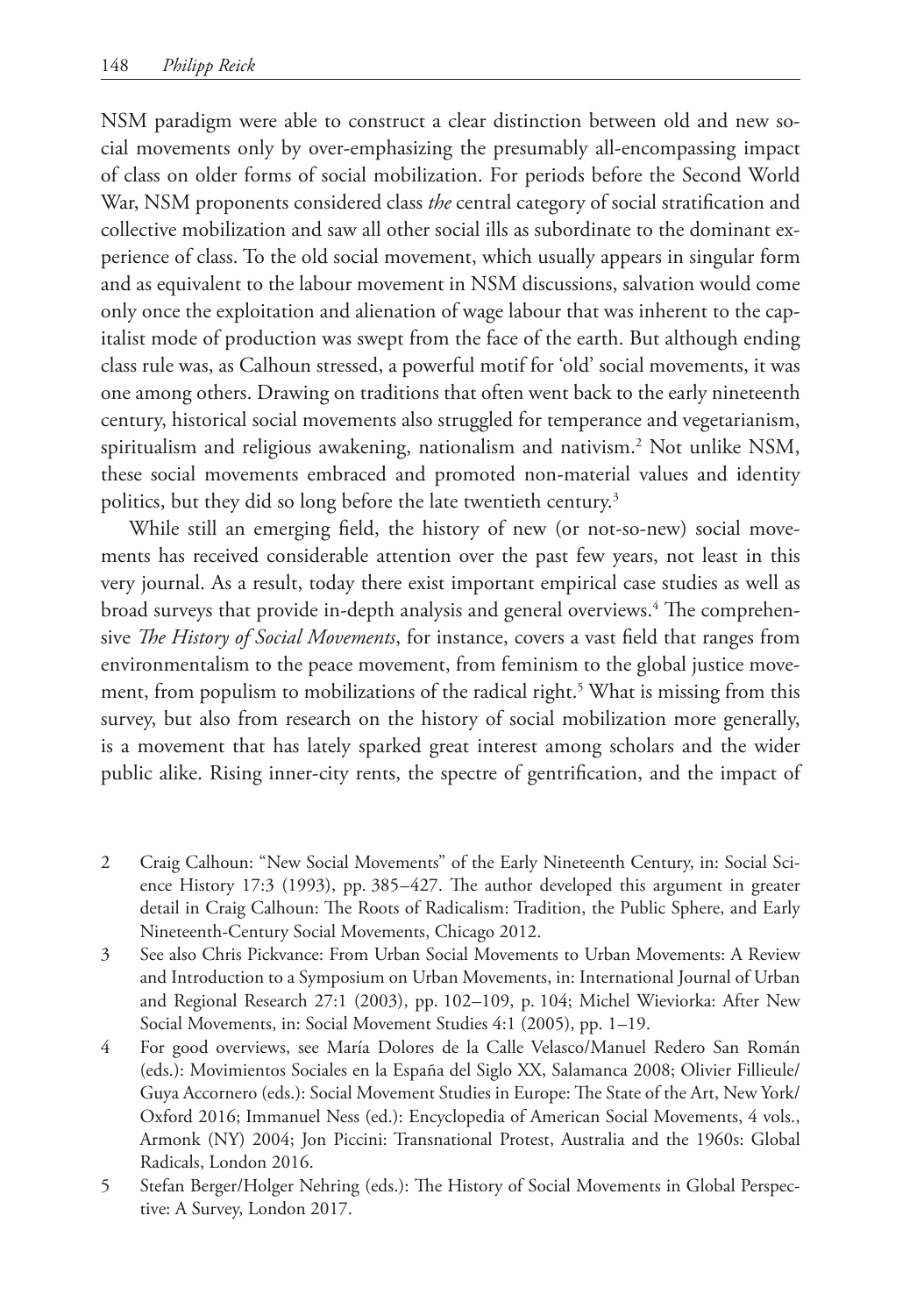automobile traffic on public health have put the spotlight on urban social movements. It is thus no surprise that the latter feature prominently in urban sociology and the analysis of contemporary social movements. Discussing the evolution of urban social movements, entries in academic handbooks of the field show how urban movements emerged against the backdrop of dramatic inner-city transformations in the aftermath of the Second World War.6 This has thus contributed to the widespread impression that urban social movements somehow appeared out of thin air in the rebellious 1960s. The fact that the social sciences have largely ignored the long-term trajectories of urban social movements is particularly striking given that one of the foundational works of the field was rooted firmly in the past. In *The City and the Grassroots*, Manuel Castells developed a theory of urban contention by drawing on various historical predecessors such as the Paris Commune and the Tenant Movements of Mexico in the early 1920s.7 While the theoretical framework formulated by Castells has had a long-lasting impact on urban social movement studies, the historical trajectory he presented apparently has not.

Interestingly, to the extent that historians have studied urban social mobilization at all, they, too, have concentrated on the post-war decades that are most closely associated with the birth of NSM. They have begun to explore the local movements of conservationists, activists, and ordinary residents who struggled against urban planning and inner-city development in Europe and North America between the 1950s and 1980s.<sup>8</sup> In so doing, they have shown that post-war urban space was (re)appropriated through organized action, but also through everyday routines and spontaneous or unorganized intervention.9 A particularly transgressive form of spatial intervention, the squatting

- 6 Massimiliano Andretta/Gianni Piazza/Anna Subirats: Urban Dynamics and Social Movements, in: Donatella Della Porta/Mario Diani (eds.): The Oxford Handbook of Social Movements, Oxford 2015, pp. 200–215; Anna Domaradzka: Urban Social Movements and the Right to the City: An Introduction to the Special Issue on Urban Mobilization, in: VOLUNTAS: International Journal of Voluntary and Nonprofit Organizations 29:4 (2018), pp. 607–620; Pierre Hamel: Urban Social Movements, in: Hein-Anton van der Heijden (ed.): Handbook of Political Citizenship and Social Movements, Cheltenham/ Northampton (MA) 2014, pp. 464–492.
- 7 Manuel Castells: The City and the Grassroots: A Cross-Cultural Theory of Urban Social Movements, Berkeley/Los Angeles 1983.
- 8 Sebastian Haumann: "Schade, daß Beton nicht brennt…": Planung, Partizipation und Protest in Philadelphia und Köln 1940–1990, Stuttgart 2011; Andrew G. McClelland: A "Ghastly Interregnum": The Struggle for Architectural Heritage Conservation in Belfast before 1972, in: Urban History 45:1 (2018), pp. 150–172; Tim Verlaan: Mobilization of the Masses: Dutch Planners, Local Politics, and the Threat of the Motor Age 1960–1980, in: Journal of Urban History, online first, 1 October 2019, URL: [https://doi.](https://doi.org/10.1177/0096144219872767) [org/10.1177/0096144219872767](https://doi.org/10.1177/0096144219872767) (accessed on 15 October 2019).
- 9 Christoph Bernhardt: Städtische öffentliche Räume im 20. Jahrhundert im Spannungsfeld von Planung, Stadtgesellschaft und Politik, in: Christoph Bernhardt (ed.): Städtische Öf-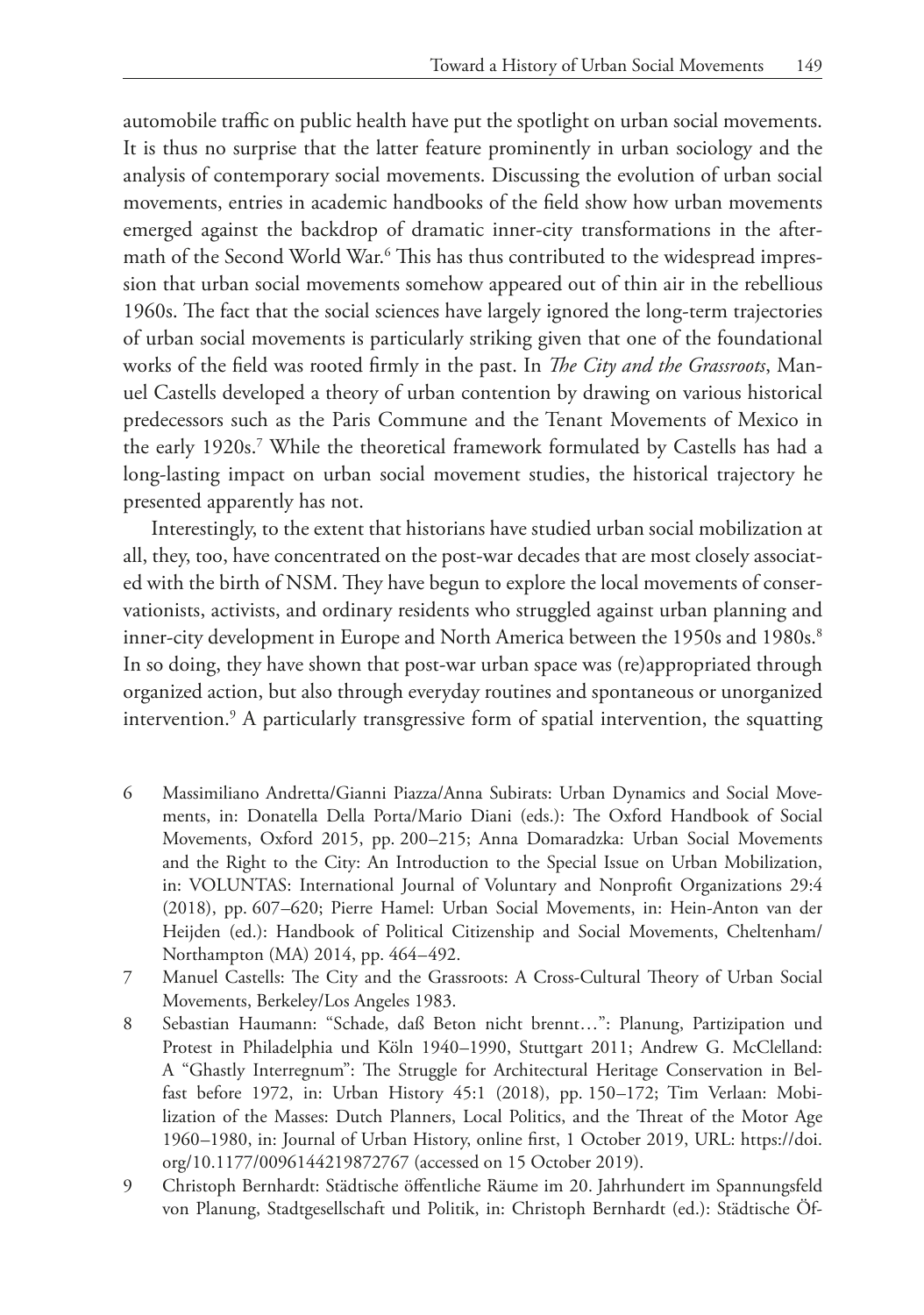movement of the 1970s and 1980s, has taken a front seat in recent urban historical scholarship.<sup>10</sup> Squatting was promoted by urban youth and counter-culture movements that have likewise elicited considerable attention among historians over the past few years.<sup>11</sup> So have the communes of the 1960s to 1980s, which in some cases provided a sense of belonging and home in the big city, while in others they developed an explicitly anti-urban utopia.<sup>12</sup> Historians have also started to analyse the changing responses by governments and state authorities toward urban mobilization from the 1960s onwards.13 Others have fruitfully explored the impact of and interaction be-

fentliche Räume/Urban Public Spaces: Planungen, Aneignungen, Aufstände 1945–2015/ Planning, Appropriation, Rebellions 1945–2015 (Beiträge zur Stadtgeschichte und Urbanisierungsforschung 19), Stuttgart 2016, pp. 9–30; Michael James Miller: The Representation of Place: Urban Planning and Protest in France and Great Britain, 1950–1980, Aldershot 2003; Elena Vacchelli: Gender and the City: Intergenerational Spatial Practices and Women's Collective Action in Milan, in: Les Cahiers du CEDREF 21 (2014), URL: [http://jour](http://journals.openedition.org/cedref/1001)[nals.openedition.org/cedref/1001](http://journals.openedition.org/cedref/1001) (accessed on 15 October 2019).

- 10 Freia Anders/Alexander Sedlmaier: "Squatting Means to Destroy the Capitalist Plan in the Urban Quarters": Spontis, Autonomists and the Struggle over Public Commodities (1970–1983), in: Martin Baumeister/Bruno Bonomo/Dieter Schott (eds.): Cities Contested: Urban Politics, Heritage, and Social Movements in Italy and West Germany in the 1970s, Frankfurt a.M./New York 2017, pp. 277–300; Bart van der Steen/Ask Katzeff/ Leendert van Hogenhuijze (eds.): The City Is Ours: Squatting and Autonomous Movements in Europe from the 1970s to the Present, Oakland (CA) 2014.
- 11 Linus Owens: Amsterdam Squatters on the Road: A Case Study in Territorial and Relational Urban Politics, in: Knud Andresen/Bart van der Steen (eds.): A European Youth Revolt: European Perspectives on Youth Protest and Social Movements in the 1980s, London 2016, pp. 53–66; Natasha Vall: Doing Their Own Thing: Squatting Movements in Copenhagen and Stockholm during the 1970s, in: Moving the Social: Journal of Social History and the History of Social Movements 48 (2012), pp. 89–110, also available online at [https://](https://moving-the-social.ub.rub.de/index.php/MTS/article/view/7525) [moving-the-social.ub.rub.de/index.php/MTS/article/view/7525](https://moving-the-social.ub.rub.de/index.php/MTS/article/view/7525) (accessed on 18 February, 2020).
- 12 Steven Conn: Back to the Garden: Communes, the Environment, and Antiurban Pastoralism at the End of the Sixties, in: Journal of Urban History 36:6 (2010), pp. 831–848; Joachim C. Häberlen: Feeling at Home in Lonely Cities: An Emotional History of the West German Urban Commune Movement during the Long 1970s, in: Urban History, online first, 30 August 2019, URL: <https://doi.org/10.1017/S0963926819000841> (accessed on 15 October 2019); Matthias Möller: Marginalised Neo-Rurals and Alternative Trailerists: Self-made Housing as a Counter Concept of the 1970s and 1980s in Germany and France, in: Moving the Social: Journal of Social History and the History of Social Movements 58 (2017), pp. 29–50.
- 13 Pedro A. Regalado: The Washington Heights Uprising of 1992: Dominican Belonging and Urban Policing in New York City, in: Journal of Urban History 45:5 (2019), pp. 961–986; Ian Rocksborough-Smith: Analyzing Urban Uprisings in the Global West: Recent Interpretive Challenges, in: Journal of Urban History, online first, 27 August 2019, URL: [https://](https://doi.org/10.1177/0096144219871545) [doi.org/10.1177/0096144219871545](https://doi.org/10.1177/0096144219871545) (accessed on 15 October 2019); Klaus Weinhauer: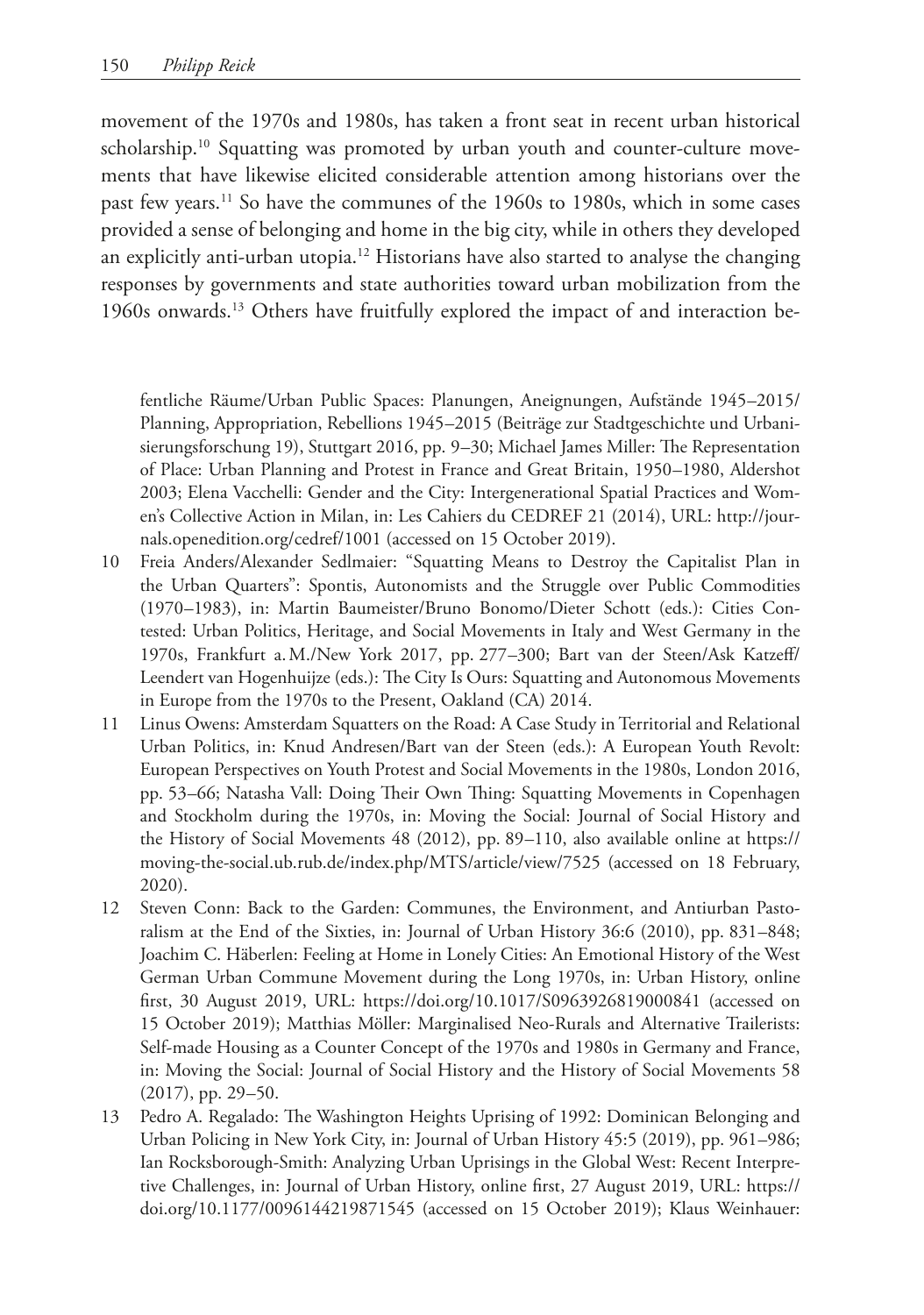tween the 'old' labour movement and the urban movements of the 1970s.14 Common to all of these approaches is the underlying assumption that, as Astrid Mignon Kirchhof, Carla MacDougall, and Peter Ulrich Weiß put it in their introduction to a special volume on protest in European cities, urban social movements have a relatively recent history: "Since the student protests of the 1960s," the authors suggest, "cities have been key sites of competing claims and struggles over urban space and the meaning of the city."15 But were cities not key sites for these claims and struggles before then? And if not, why was it only in the second half of the twentieth century that activists apparently started to perceive an inherently urban quality that was worth fighting for, considering the fact that historians largely agree that the breakthrough of new urban mentalities, lifestyles, and identities occurred in the late nineteenth century? Focusing on historical cases from Europe and North America, the following pages will explore the reasons why urban social movements seem to have emerged out of nowhere in the 1960s — or, put differently, why there is no 'pre-history' of urban social movements. Throughout this article, I use the term urban social movements (rather than urban movements) in what Chris Pickvance has termed a 'generic' sense, thus referring to urban mobilizations irrespective of their effect or outcome.<sup>16</sup>

#### Is There a Pre-History of Urban Social Movements?

The most straightforward explanation for why scholars have focused on the second half of the twentieth century is that urban social movements simply did not exist before. Let us call this the empirical explanation. According to this line of thought, there were of course social mobilizations 'in' cities before, but they were not 'about' cities. Cities were much more likely to see social movements emerge because of their density and size, or because of everyday interactions and socio-economic constraints that ranged from neighbourhood interaction and housing to public transport and work. But earlier struggles were not primarily concerned with experiences of urban space, urban (counter)culture, urban aesthetics, or participation in urban politics and

From Social Control to Urban Control? Urban Protests, Policing, and Localization in Germany and England (1960s to 1980s), in: InterDisciplines: Journal of History and Sociology 4:2 (2013), pp. 85–118.

- 14 Christian Wicke: Arbeiterbewegung und urbane Bewegung in den 1970er-Jahren: Das Ruhrgebiet und Sydney im Vergleich, in: Arbeit — Bewegung — Geschichte. Zeitschrift für historische Studien 17:3 (2018), pp. 57–73.
- 15 Astrid Mignon Kirchhof/Carla MacDougall/Peter Ulrich Weiß (eds.): Introduction: Protest in the City: Democracy and Dissent in 1980s Europe, in: Journal of Urban History 41:4 (2015), pp. 603–606.
- 16 Chris Pickvance: From Urban Social Movements to Urban Movements, pp. 103f.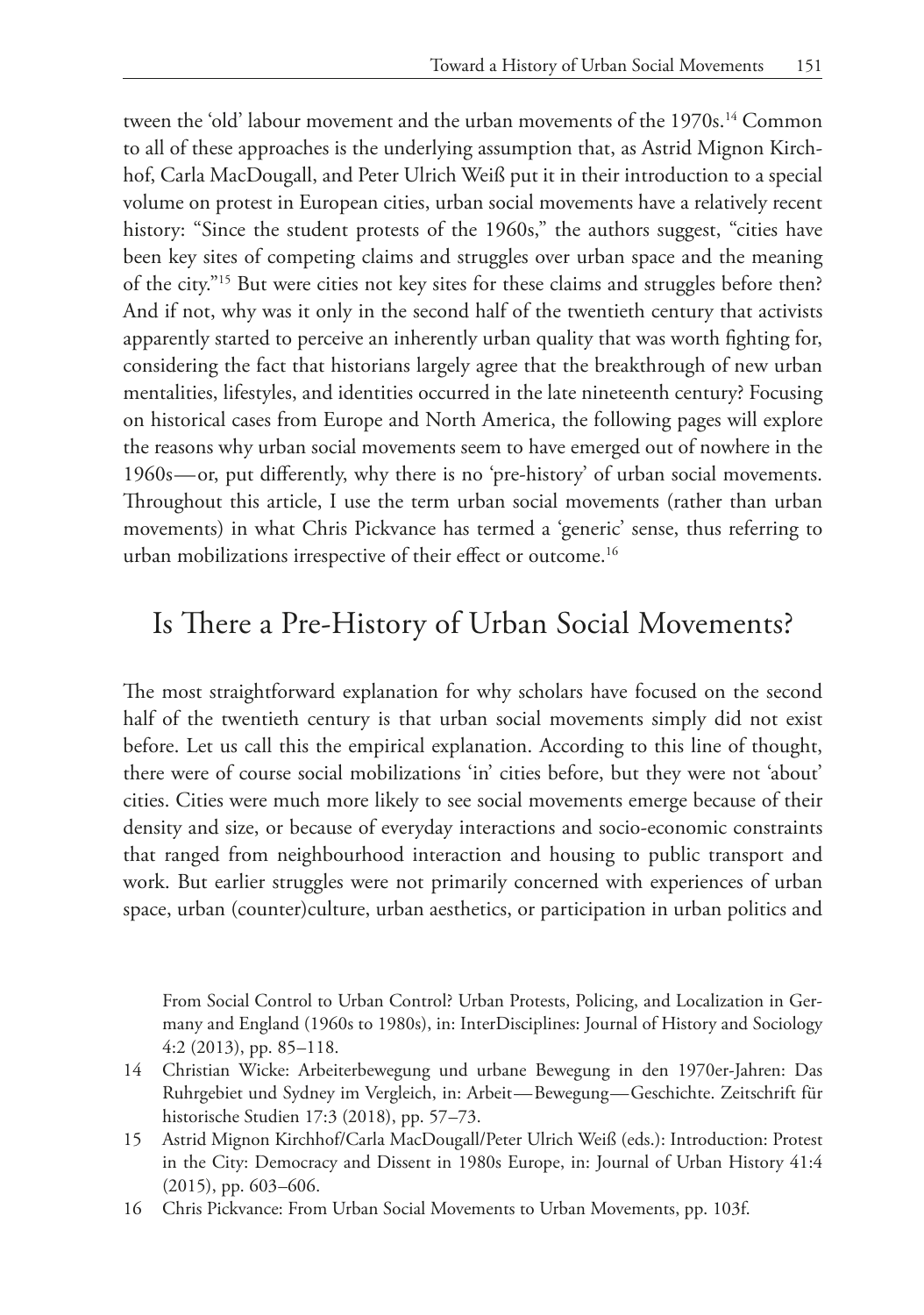civil society. To paraphrase the late Michael B. Katz, before the 1960s, European and American cities were *sites* rather than *places* of social mobilization.<sup>17</sup> If we want to put this explanation to a historical test, we should start by looking at how urban social movements are defined in social movement studies. Castells, who is credited with having coined the term, defined urban social movements as transformative, city-based mobilizations that centre on collective consumption, cultural identity, and bottom-up participation.18 Although the transformative aspect has become less prominent over the years, Castells' approach has had a long-lasting impact on social research. Thus, Hans Pruijt defines urban social movements as "social movements through which citizens attempt to achieve some control over their urban environment. The urban environment," he adds, "comprises the built environment, the social fabric of the city, and the local political process."19 And although Massimiliano Andretta, Gianni Piazza, and Anna Subirats suggest that what qualifies as an urban social movement can only be determined on an empirical case-by-case basis, they insist that our

understanding of urban social movements should be limited to conflict-oriented networks of informal relationships between individuals and groups/organizations, based on collective identities, shared beliefs, and solidarity, which mobilize around urban issues, through the frequent use of various forms of protest.<sup>20</sup>

In light of these definitions, there can be little doubt that urban social movements already existed in the nineteenth and first half of the twentieth centuries. Think, for instance, about urban housing. By the early twentieth century, many European and North American cities had given birth to powerful tenant movements. While opposition to rising rents constituted a central element of tenant agitation, these movements did not merely strive to defend material interests. Rather, they also fought to achieve some control over the urban environment. Demands addressing what Pruijt calls 'the built environment' typically centred on the location of housing within the city and its outskirts, housing conditions and amenities, and the positive impact of air, light, and greenery. In his comprehensive study of lower-class Barcelona, Chris Ealham suggests that the provision of affordable housing was a prime motor of the vibrant tenant movement that emerged in the Catalan capital in the early twentieth century. Among the first demands of the *Sindicato de Inquilinos*, or Tenants' Union,

- 17 Michael B. Katz: From Urban as Site to Urban as Place: Reflections on (Almost) a Half-Century of U.S. Urban History, in: Journal of Urban History 41:4 (2015), pp. 560–566.
- 18 Manuel Castells: The City and the Grassroots, *passim*.
- 19 Hans Pruijt: Urban Movements, in: George Ritzer (ed.): The Blackwell Encyclopedia of Sociology, Malden 2007, pp. 5115–5119.
- 20 Massimiliano Andretta/Gianni Piazza/Anna Subirats (eds.): Urban Dynamics and Social Movements, pp. 202f.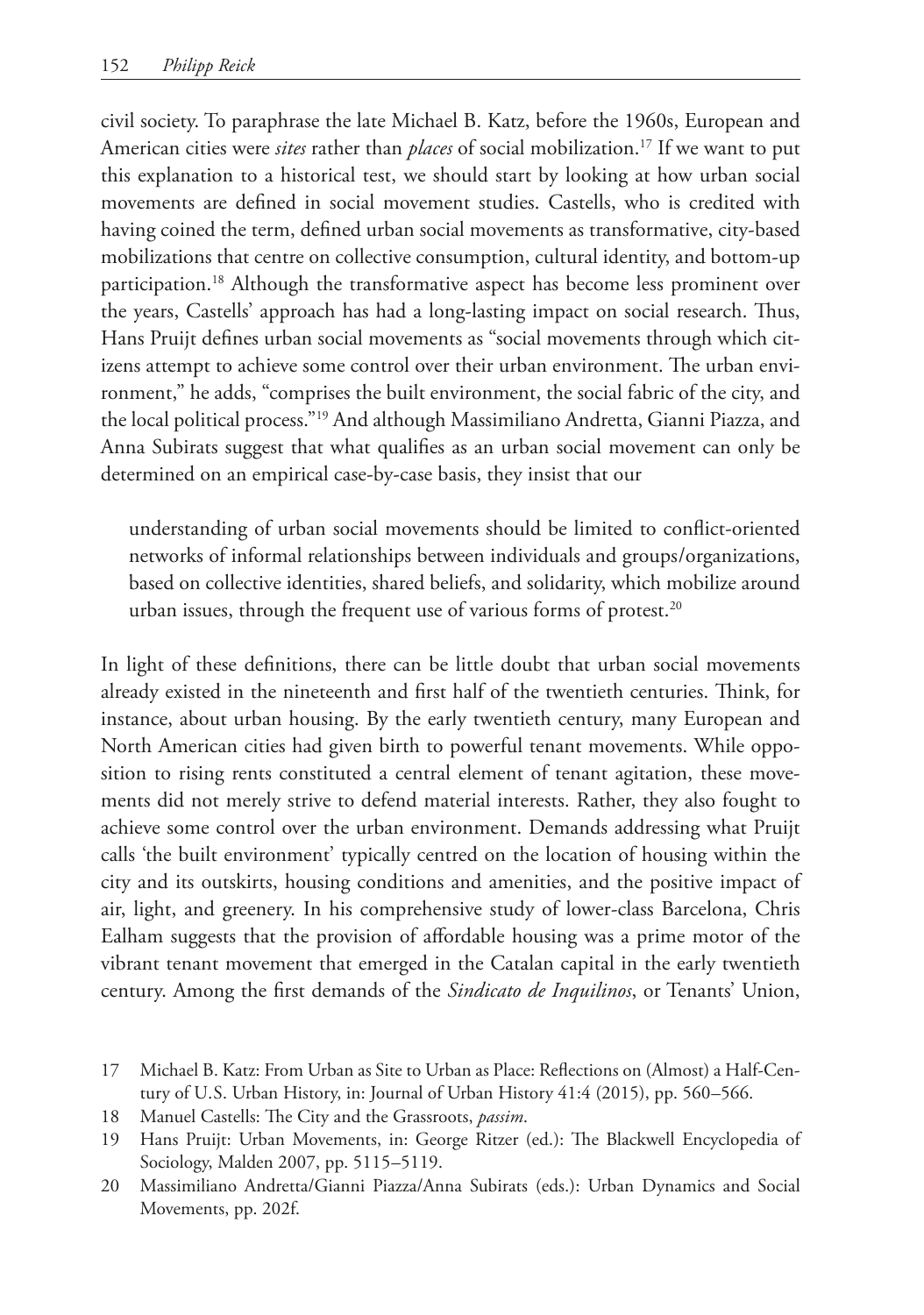that was established in 1918, was the improvement of Barcelona's housing stock.<sup>21</sup> This shows that organized tenants insisted on the construction of affordable housing, but they also expressed preferences on *where* to build. Ruth McManus has demonstrated that tenants in early-twentieth-century Dublin fought bitterly over the location of new lower-class housing. While the Dublin Tenants' Association demanded construction of single-family homes on the undeveloped outskirts rather than flats in the centre of the city, the working-class tenants who populated Dublin's dilapidated inner-city areas loudly protested suburbanization and insisted on central housing.<sup>22</sup> This indicates that in the eyes of organized tenants there existed a clear connection between the built environment and access to urban space. Frustrated by the severe lack of inner-city housing and rocketing consumer prices, many tenants began building makeshift cottages in the vicinity of Vienna in the aftermath of the First World War.<sup>23</sup> Long neglected in social and urban historical research, this movement not only mobilized tens of thousands of supporters, but also significantly influenced the discourse about urban and suburban space.<sup>24</sup> Even minor aspects of the built environment often served as markers of internal differentiation. Karl Christian Führer has pointed out that to the more conservative branches of the tenant movement that emerged in turnof-the-century Germany, visual representations of respectability — such as adequate lighting in building entrances and hallways — helped middle-class tenants distance themselves (and their associations) from the more radical elements of the movement.25 Tenant movements in late-nineteenth and early-twentieth-century cities struggled to gain control over not only 'the built environment' but also 'the social fabric of the city'. They did so by campaigning against urban segregation, forced mobility, and neighbourhood displacement. Already in the late 1860s, working-class New Yorkers protested urban development plans that promised cheap housing on the urban outskirts. Calling for a massive expansion of affordable inner-city housing, they argued

- 21 Chris Ealham: Class, Culture and Conflict in Barcelona 1898–1937 (Routledge/Cañada Blanch Studies on Contemporary Spain 7), s.l., 2014, p. 38.
- 22 Ruth McManus: Blue Collars, "Red Forts", and Green Fields: Working-Class Housing in Ireland in the Twentieth Century, in: International Labor and Working-Class History 64 (2003), pp. 38–54.
- 23 Alfred Georg Frei: Die Arbeiterbewegung und die "Graswurzeln" am Beispiel der Wiener Wohnungspolitik 1919–1934 (Vergleichende Gesellschaftsgeschichte und politische Ideengeschichte 7), Vienna 1991; Klaus Novy/Wolfgang Förster: Einfach bauen: Genossenschaftliche Selbsthilfe nach der Jahrhundertwende, zur Rekonstruktion der Wiener Siedlerbewegung, Vienna 1991.
- 24 Marcel Bois: Kunst und Architektur für eine neue Gesellschaft: Russische Avantgarde, Arbeitsrat für Kunst und Wiener Siedlerbewegung in der Zwischenkriegszeit, in: Arbeit — Bewegung — Geschichte. Zeitschrift für historische Studien 3 (2017), pp. 12–34.
- 25 Karl Christian Führer: Deutsche Mieterbewegung: Von der Kaiserzeit bis zum Ende des 20. Jahrhunderts, 100 Jahre Deutscher Mieterbund, Cologne 2000.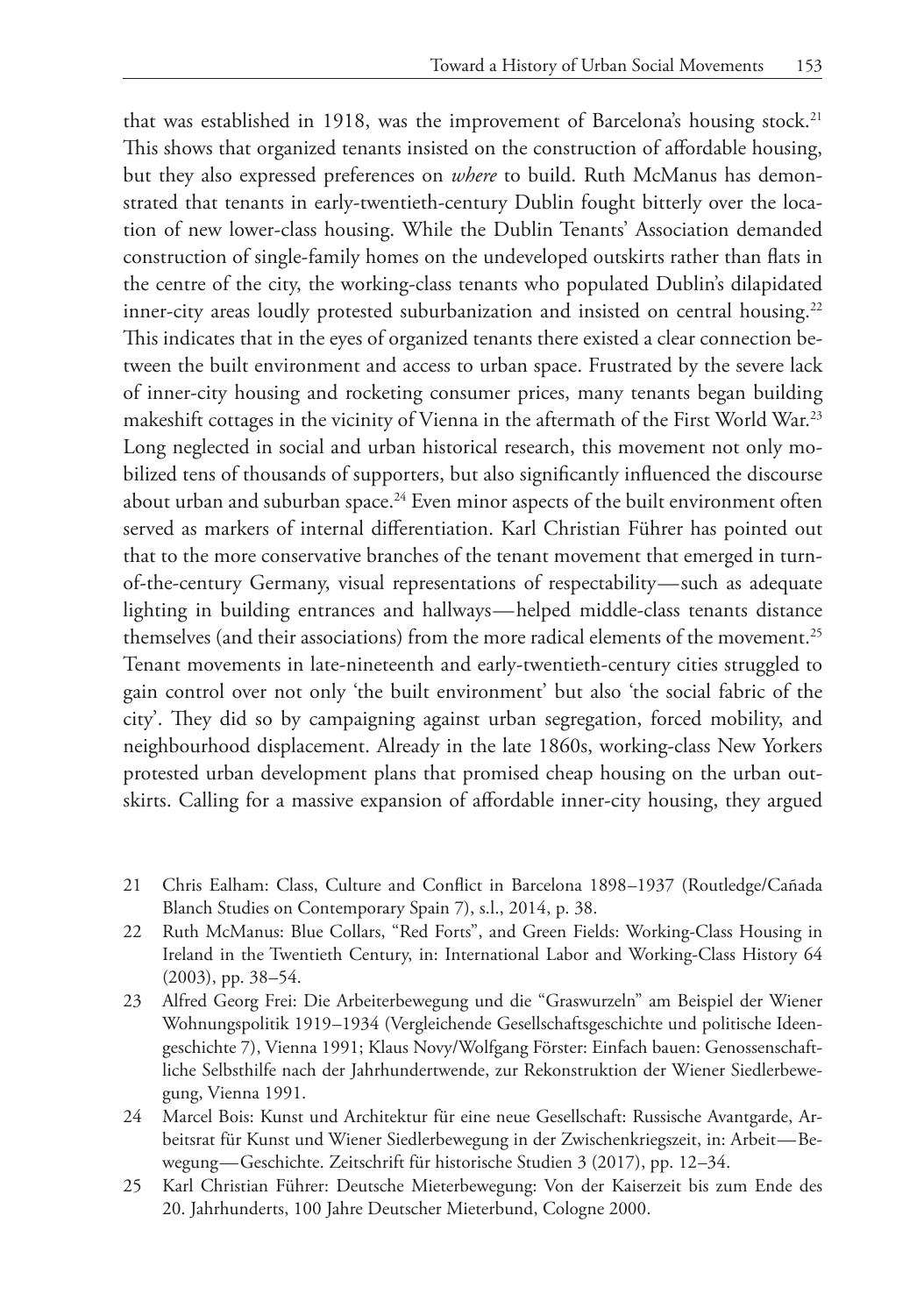that industrial workers belonged in the big city.<sup>26</sup> Half a century later, the American metropolis was home to a plethora of tenant associations, leagues, and councils that struggled against the forced mobility of lower-class residents.<sup>27</sup> As the number of evictions increased during the Great Depression, so did organized and spontaneous forms of resistance that aimed to prevent or undo them.<sup>28</sup>

New York's "frenetic housing history," as Daniel Wishnoff puts it, shows that tenants' movements also struggled for control over what Pruijt calls 'the local political process.<sup>29</sup> Robert M. Fogelson has demonstrated that persistent organizing during the 1920s put considerable pressure on local authorities. Tenant movements contributed to the introduction of rent control and the legislative protection of tenants,<sup>30</sup> and they relied on a wide repertoire of action. Rent strikes became a crucial — though heavily contested — tool of the movement between the 1910s and 1930s. The Glasgow rent strikes of 1915, a signature mobilization of Red Clydeside, are probably among the best-studied historical cases.<sup>31</sup> They are also, we might add, considered one of the most successful rent strikes, certainly in comparison to those that erupted in cities like Berlin and Barcelona in the following decades.<sup>32</sup> Given that rent strikes represent such an important but controversial element of tenant mobilization, it is surprising that

- 26 Philipp Reick: Desire or Displacement? Working-Class Notions of Urban Belonging in Late-Nineteenth-Century Germany, in: Journal of Urban History 45:6 (2019), pp. 1193– 1211.
- 27 Joseph A. Spencer: New York City Tenant Organizations and the Post-World War I Housing Crisis, in: Ronald Lawson/Mark D. Naison (eds.): The Tenant Movement in New York City, 1904–1984, New Brunswick (NJ) 1986, pp. 51–93.
- 28 Philipp Reick: A Poor People's Movement? Erwerbslosenproteste in Berlin und New York in den frühen 1930er Jahren, in: Jahrbuch für Forschungen zur Geschichte der Arbeiterbewegung 1 (2015), pp. 20–36.
- 29 Daniel Wishnoff: Two Tales of One City: Rent Strikes and Tenant Activism in Twentieth-Century New York, in: Journal of Urban History 46:1 (2020), pp. 193–198.
- 30 Robert M. Fogelson: The Great Rent Wars: New York, 1917–1929, New Haven 2013.
- 31 Manuel Castells: The City and the Grassroots, pp. 27–37; Matthew J. McQueen: The Glasgow Rent Strikes, 1915: Their Contribution and that of John Wheatly and Patrick Dollan to the Longer Struggle for Decent Working-Class Housing, M.A. Thesis, McMaster University (Ontario) 2017, URL: [https://macsphere.mcmaster.ca/bitstream/11375/23109/2/](https://macsphere.mcmaster.ca/bitstream/11375/23109/2/mcqueen_matthew_j_2017july_MA.pdf) [mcqueen\\_matthew\\_j\\_2017july\\_MA.pdf](https://macsphere.mcmaster.ca/bitstream/11375/23109/2/mcqueen_matthew_j_2017july_MA.pdf) (accessed on 15 October 2019); Joseph Melling: Rent Strikes: Peoples' Struggle for Housing in West Scotland 1890–1916, Edinburgh 1983.
- 32 Simon Lengemann: "Erst das Essen, dann die Miete!" Protest und Selbsthilfe in Berliner Arbeitervierteln während der Großen Depression 1931 bis 1933, in: Jahrbuch für Forschungen zur Geschichte der Arbeiterbewegung 14:3 (2015), pp. 46–62; Nick Rider: The Practice of Direct Action: The Barcelona Rent Strike of 1931, in: David Goodway (ed.): For Anarchism: History, Theory, and Practice (History Workshop Series), London/New York 1989, pp. 79–108.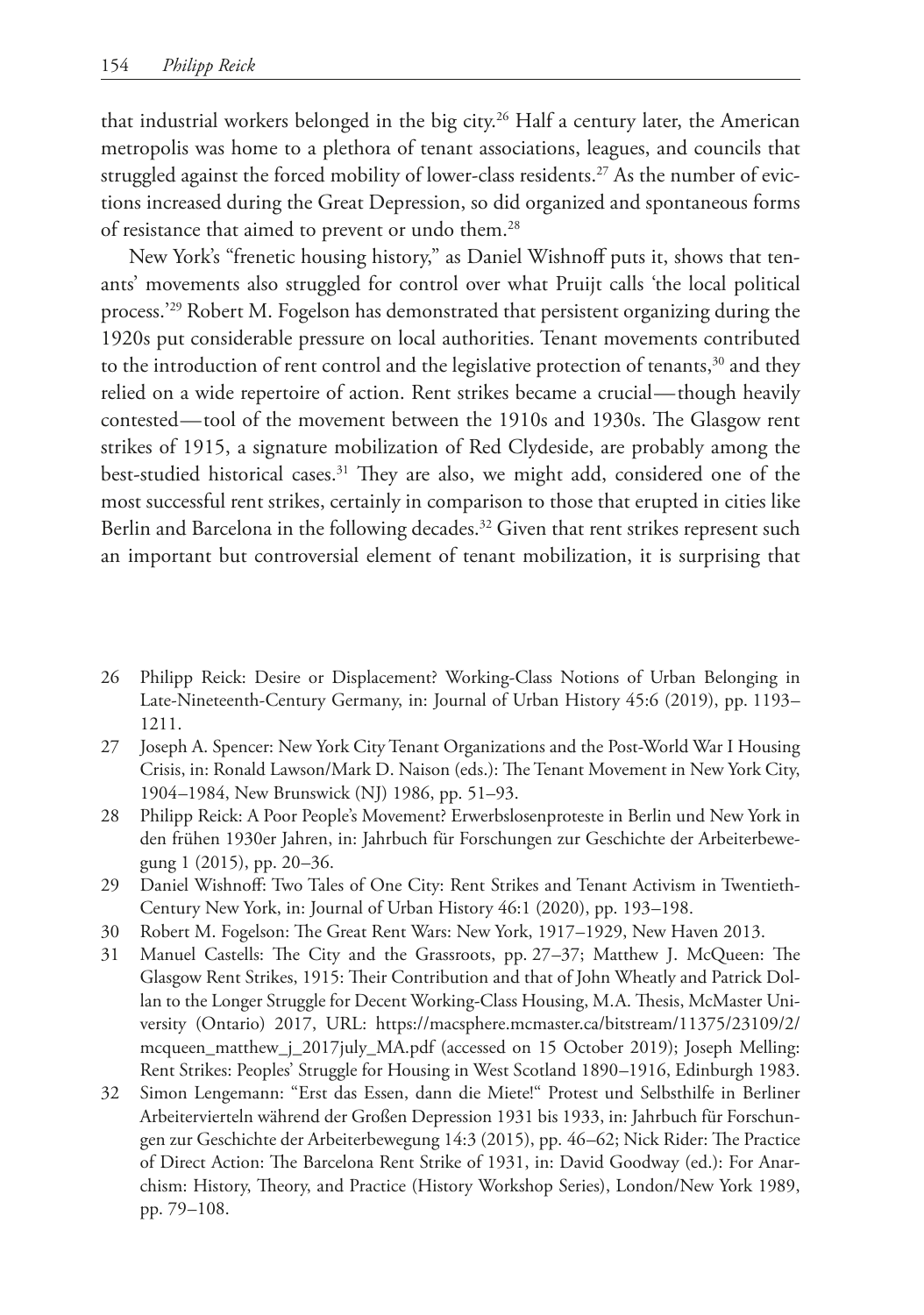there are still rather few historical single case studies, $33$  let alone comparative studies of either a synchronic or a diachronic character.34 But rent strikes were just one tool in a much broader repertoire. As in other European or North American cities at the time, tenant movements in interwar Scandinavian cities like Gothenburg and Stockholm also relied on confrontational strategies like strikes, occupations, and blockades of evictions. But, as Hannes Rolf has shown, they also offered popular education and organized local theatre productions that helped not only popularize the movements' frames, but also strengthen collective identities and movement solidarity.<sup>35</sup> In short, this brief discussion of the historical evolution of the tenant movement indicates that the empirical explanation is not fully convincing.

If we cannot explain the lack of historical research on urban social movements prior to the 1960s by empirical recourse alone, we should look for answers in the epistemological underpinnings that inform research. Urban struggles often appear in historical scholarship as driven by political parties or the authorities themselves, rather than by collective actors from the sphere of civil society. This might have contributed to the fact that historians rarely conceive of these struggles as social movements. Take the phenomenon of municipal socialism. Municipal socialism is usually associated with socialist party politics and urban reforms implemented by municipal agencies. At the height of the Progressive Era in the U.S., and against the backdrop of the growing strength of socialist parties in Europe, social democrats on both sides of the Atlantic pushed to bring urban services under public control as a crucial step on the reformist path toward a socialist future. Municipal socialism thus appears to be a political rather than a social movement. Yet when we take a look at how municipal socialism took shape in the early decades of the twentieth century, we see that it resulted from a close interplay between party officials, municipal authorities, and local movements that were comprised of independent activists, organized labour, academic experts, and urban professionals.36

- 33 John Gilderbloom: Rent Strikes, in: Andrew T. Carswell (ed.): The Encyclopedia of Housing, 2nd ed., Los Angeles s.l. 2012, pp. 600f.
- 34 For an interesting exception to this trend, see Lucas Poy: A Tale of Two Cities: The Tenants' Strikes of 1907–1908 in Buenos Aires and New York (paper presented at the Conference: Tenants Organizing — Precarization and Resistance), Stockholm 2019, URL: [https://](https://tenantsorganizing.blogspot.com/2019/09/updated-program.html) [tenantsorganizing.blogspot.com/2019/09/updated-program.html](https://tenantsorganizing.blogspot.com/2019/09/updated-program.html) (accessed on 15 October 2019).
- 35 Hannes Rolf: Hyresmarknadens bortglömda konfliktrepertoarer, in: Johan A. Lundin/Emma Hilborn (eds.): Mot ljuset: En antologi om arbete, arbetare och arbetarrörelse, Landskrona 2019, pp. 86–103.
- 36 Daniel J. Johnson: "No Make-Believe Class Struggle": The Socialist Municipal Campaign in Los Angeles, 1911, in: Labor History 41:1 (2000), pp. 25–45; Richard William Judd: Socialist Cities: Municipal Politics and the Grass Roots of American Socialism, Albany (NY) 1989.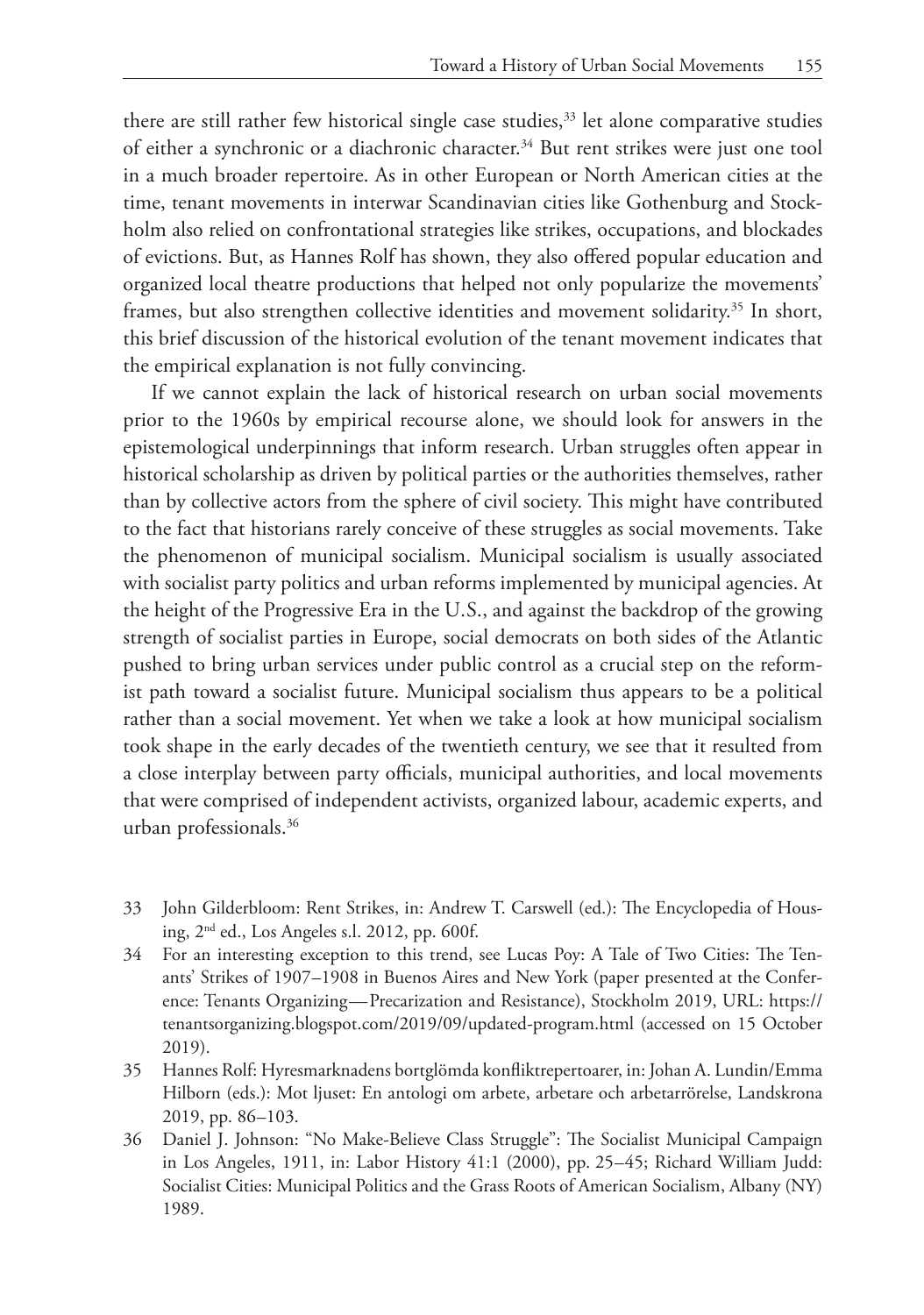The history of municipal socialism in the American Midwest illustrates this very clearly. Members of the Socialist Party of America in early-twentieth-century Milwaukee proved particularly successful in implementing what orthodox critics dismissed as 'sewer socialism'. The party was able to not only get a socialist candidate re-elected to the mayor's office from 1910 until the late 1950s (with short breaks in-between), but also push through significant urban reforms such as improvements in urban hygiene and recreation and the introduction of municipally owned utilities.<sup>37</sup> While these successes have been credited to an unusually pragmatic leadership, the party did not achieve them singlehandedly. As Elizabeth Jozwiak has shown, the urban social centres that were opened in Milwaukee, for instance, were the product of close cooperation between elected officials, municipal agencies, and a broad social movement struggling for recreational spaces and educational services in the city.<sup>38</sup> This kind of cooperation was not without conflict, but it contributed to the fact that, at least initially, Milwaukee's social centres were not perceived as either recruitment offices for the Socialist Party or philanthropic institutions promoting ideals of charity and moral betterment widely associated with the settlement movement. Similarly, William J. Reese has shown that educated professionals and progressive thinkers were not solely responsible for transforming the schooling system of early-twentieth-century America. Rather, it was a broad coalition of social movements that enforced educational reform in the cities Reese studied.39 Against this backdrop, Gail Radford has come to the conclusion that the struggle for greater democratic control of urban politics was waged by actors ranging from populists to trade unionists to progressives and socialists. "Thus," Radford suggests, "the agenda of public ownership was central to what might be called the broad Left of late-nineteenth and early-twentieth-century America."40 The example of municipal socialism indicates that historical urban social movements were heavily intertwined with political parties, municipal agencies, local government, and expert groups. This does not make them any less of a social movement, however. In fact, Margit Mayer stresses that cooperation with other actors has been a persistent feature of more recent urban social movements. While cooperation might help advance claims and contribute to the success of a movement, it also bears the risk of co-opta-

- 37 Douglas E. Booth: Municipal Socialism and City Government Reform: The Milwaukee Experience, 1910–1940, in: Journal of Urban History 12:1 (1985), pp. 51–74.
- 38 Elizabeth A. Jozwiak: Politics in Play: Socialism, Free Speech, and Social Centers in Milwaukee, in: Wisconsin Magazine of History 86:3 (2003), pp. 10–21.
- 39 William J. Reese: Power and the Promise of School Reform: Grassroots Movements during the Progressive Era (Critical Social Thought), Boston/London 1986.
- 40 Gail Radford: From Municipal Socialism to Public Authorities: Institutional Factors in the Shaping of American Public Enterprise, in: The Journal of American History 90:3 (2003), pp. 863–890, p. 866.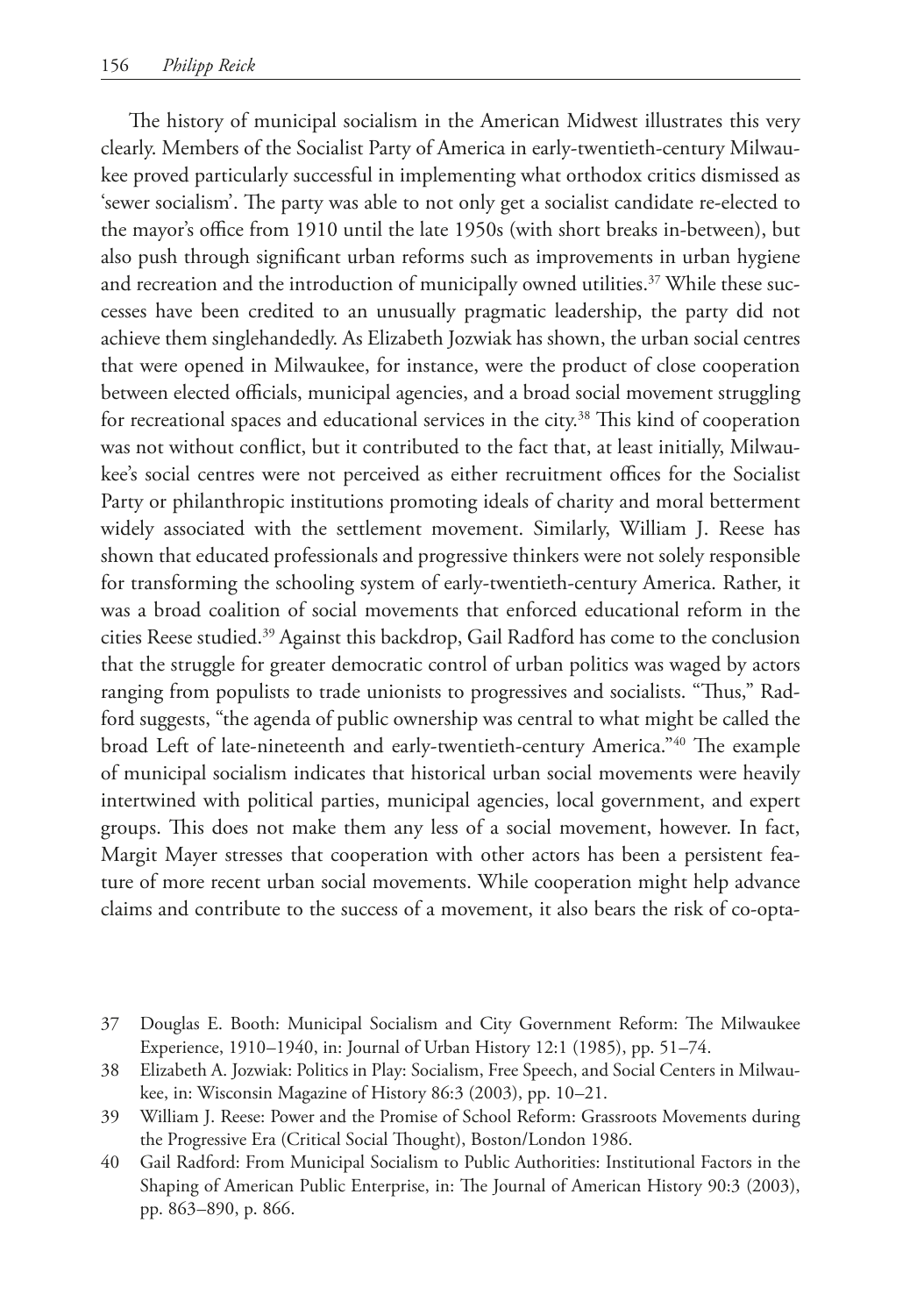tion and the depletion of resources.<sup>41</sup> Regardless of its success or failure, the close interaction between historical urban movements and political institutions has likely contributed to the fact that research has so far neglected the historical roots of urban social movements.

What might additionally have contributed to this neglect is that it was only around the 1960s that urban social movements seem to have started highlighting the urban quality of their struggles. Drawing on prominent idea givers, activists in 1968 (and thereafter) coined popular slogans such as 'Under the pavement, the beach' and 'Let's take the city' that epitomize that the city had become an important reference point and central resource for collective action and identity formation.<sup>42</sup> Put differently, the city was no longer primarily an analytical tool for social research. Yet, if we look more closely at urban mobilization in the early twentieth century, we see that the city already featured prominently in movement frames and slogans. Reporting from Vienna in the mid-1920s, the socialist writer Bruno Schönlank stressed in the social-democratic paper *Vorwärts* that what the local movement had achieved over the past few years could not be measured in terms of new housing or public pools alone. Rather, Red Vienna epitomized a city that had ceased to belong to property owners, local politicians, and urban dignitaries—nay, "the city belongs to the working people".<sup>43</sup> The idea that the city — or, more often, a particular borough, neighbourhood, or even a set of streets and backyards — belonged to a particular group was in fact characteristic of many social movements at the time. References to possession, belonging, and control of urban space represented not only dominance over rival political groups, but also entitlement *vis-à-vis* municipal authorities and middle-class critics who opposed the movements' claims or their very presence in the city. This indicates that social movements started to highlight the urban character of their struggles long before 1968. In any case, self-reference is an awkward criterion for research. After all, social movements and social movement studies do not have a principal-agent relationship. Whether social movements speak of themselves as social movements or highlight a particular aspect in their struggle (such as the urban condition) cannot determine scholarship. The fact that many urban movements of the past did not explicitly refer to 'the city' does not automatically disqualify them as urban social movements. It is the task of the historian to analyse whether and why social mobilizations had an urban context or frame.

<sup>41</sup> Margit Mayer: Städtische Soziale Bewegungen, in: Roland Roth/Dieter Rucht (eds.): Die Sozialen Bewegungen in Deutschland seit 1945: Ein Handbuch, Frankfurt a.M./New York 2008, pp. 293–318.

<sup>42</sup> Margit Mayer: The 'Right to the City' in the Context of Shifting Mottos of Urban Social Movements, in: City: Analysis of Urban Trends, Culture, Theory, Policy, Action 13:2/3 (2009), pp. 362–374, p. 363.

<sup>43</sup> Aus Berlin, in: *Vorwärts*, 18 May 1924, p. 6.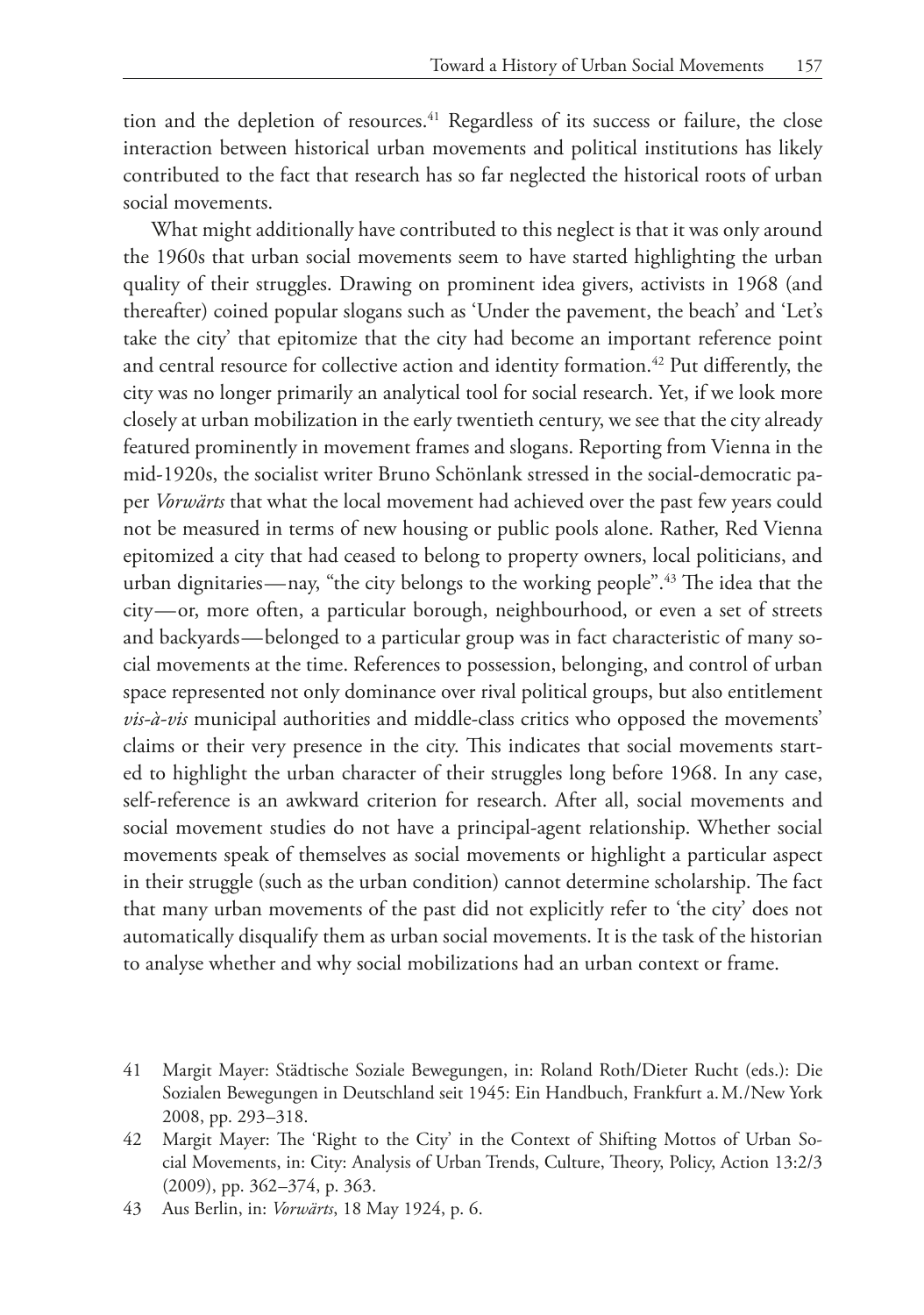As mentioned above, many instances of urban mobilization in the nineteenth and first half of the twentieth centuries centred on political rivalry and violent struggles for neighbourhood control. Yet, the same movements fought for their right to make use of, redefine, or quite simply enjoy the city. Think about the proletarian and sub-proletarian youth groups that emerged in interwar Germany. These adolescent cliques — or *Wilde Cliquen*, as they were referred to—are commonly studied as either semi-criminal organizations of depraved youth or urban strike forces that engaged in street fights with Nazi squads. Although violent clashes with political opponents were indeed part of the cliques' experience and identity, studies of the few testimonies these groups left behind indicate that their everyday routines evolved around the bars, amusement parks, dance halls, and fairgrounds of cities like Berlin, Cologne, and Hamburg.<sup>44</sup> Faced with grim warnings about moral decay and political upheaval put forward by a united front of pedagogues, clergymen, and the security apparatus, these young urbanites defiantly insisted on their right to indulge in the (sub)cultural pleasures that cities provided. In so doing, they struggled for equal access and representation in the city — both of which middle-class critics struggled to prevent. While considering themselves part of the left, clique members resented and resisted efforts by socialist and communist parties to organize their ranks. This does not mean, however, that they were apolitical. Clique members regularly attended marches and demonstrations. They performed acts of civil disobedience that emphasized a specific grievance they harboured or an injustice they suffered. And they expressed their quintessentially urban identity — often in contrast to the hiking youth movement, which tended to idealise nature—through extravagant dress, music, and demeanour.<sup>45</sup> While their social base differed considerably, these urban youth movements were not so different from later urban mobilizations with regard to the central position that cities played in their mobilization. Not unlike the Situationists of Paris or the Provo movement of Amsterdam, the Wild Cliques considered the city their playground, their meeting place, and their stage for political communication.

Movement autonomy also characterized adult groups in cities in interwar Germany. Local organizers for the Communist Party regularly expressed frustration about the loosely organized neighbourhood groups that resisted efforts to bring them under

- 44 Jonas Kleindienst: Die Wilden Cliquen Berlins: "Wild und Frei" trotz Krieg und Krise Geschichte einer Jugendkultur, Frankfurt a.M. 2011; Hellmut Lessing/Manfred Liebel: Wilde Cliquen: Szenen einer anderen Arbeiterjugendbewegung, Bensheim 1981; Detlev Peukert: Die "Wilden Cliquen" der Zwanziger Jahre, in: Wilfried Breyvogel/Joachim Hirsch (eds.): Autonomie und Widerstand: Zur Theorie und Geschichte des Jugendprotestes, Essen 1983, pp. 66–77.
- 45 Werner Tammen: Kreuzberg 1933: Ein Bezirk erinnert sich [Ausstellung vom 29. Mai bis 29. September 1983 im Kunstamt Kreuzberg] (Verein zur Erforschung und Darstellung der Geschichte Kreuzbergs), Berlin 1983, pp. 78–82.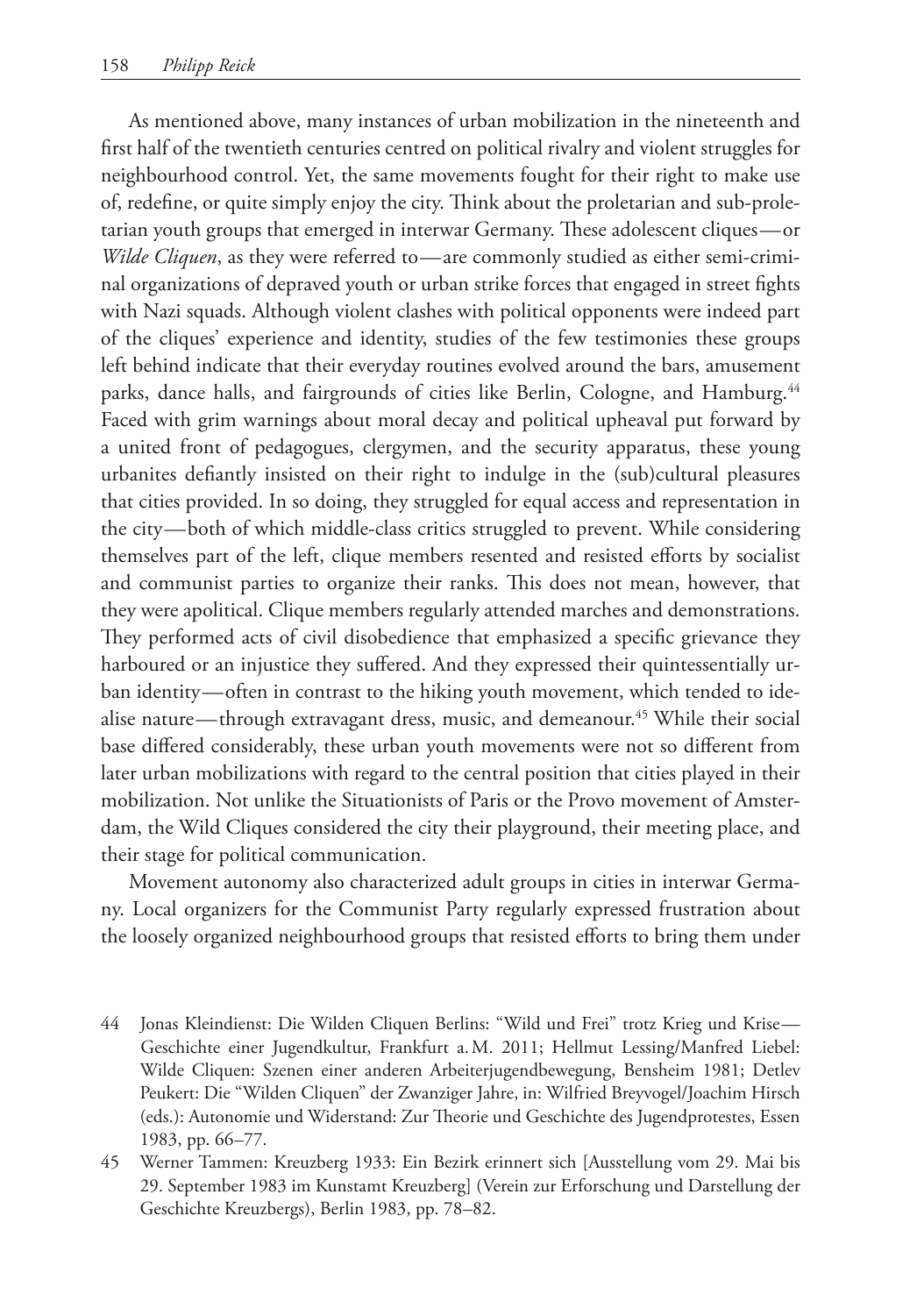communist control. These groups stoutly defended a community culture that was based on play, drink, and folksiness, and which constituted an urban counter-culture to not only the refined middle-class urban lifeworld, but also the militaristic rigour of the communists.<sup>46</sup> From the late 1920s onwards, these groups were often drawn into struggles against unemployment. The nascent unemployed movements that emerged in the 1920s and early 1930s thus had an explicitly urban quality. From Germany to Great Britain, from France to the U.S., activists regularly organized marches and demonstrations that directly addressed municipal bodies responsible for welfare services (or the lack of them). $47$  These groups often forced their way into city hall meetings, where they interrupted hearings and debates. Others occupied local welfare offices, where they occasionally succeeded in enforcing demands.<sup>48</sup> Working hand-in-hand with tenant groups, unemployed activists also struggled to prevent or undo evictions and thus defend residents' "right to stay put."<sup>49</sup> In short, unemployed movements protested the exclusion and marginalization of vulnerable residents in cities under economic crisis. These movements are thus not so different from the urban mobilization that European and North American cities witnessed in the 1980s.

### Conclusion

This article has demonstrated that while the history of urban social movements predates the 1960s by far, the historiography of these movements does not. Discussing examples from American and European cities, the article has argued that this lack of attention is a result of historians' failure to appreciate both the social-movement

- 46 Eve Rosenhaft: Organising the 'Lumpenproletariat': Cliques and Communists in Berlin during the Weimar Republic, in: Richard J. Evans (ed.): The German Working Class, 1888–1933: The Politics of Everyday Life, London 1982, pp. 174–219; Pamela E. Swett: Neighbors and Enemies: The Culture of Radicalism in Berlin, 1929–1933, Cambridge 2004, pp. 188–206.
- 47 Alan Campbell/John McIlroy (eds.): The National Unemployed Workers' Movement and the Communist Party of Great Britain Revisited, in: Labour History Review 73:1 (2008), pp. 61–88; Frances Fox Piven/Richard A. Cloward Poor People's Movements: Why They Succeed, How They Fail, New York 1979, pp. 41–95; Richard Croucher: We Refuse to Starve in Silence: A History of the National Unemployed Workers' Movement, 1920–46, London 1987; Philip. H. Slaby: Violating the "Rules of Hospitality": The Protests of Jobless Immigrants in Depression-Era France, in: Matthias Reiss/Matt Perry (eds.): Unemployment and Protest: New Perspectives on Two Centuries of Contention, Oxford 2011, pp. 175– 198.
- 48 Cheryl L. Greenberg: "Or Does It Explode?" Black Harlem in the Great Depression, New York et al. 1991; Philipp Reick: A Poor People's Movement.
- 49 Kathe Newman/Elvin K. Wyly: The Right to Stay Put, Revisited: Gentrification and Resistance to Displacement in New York City, in: Urban Studies 43:1 (2006), pp. 23–57.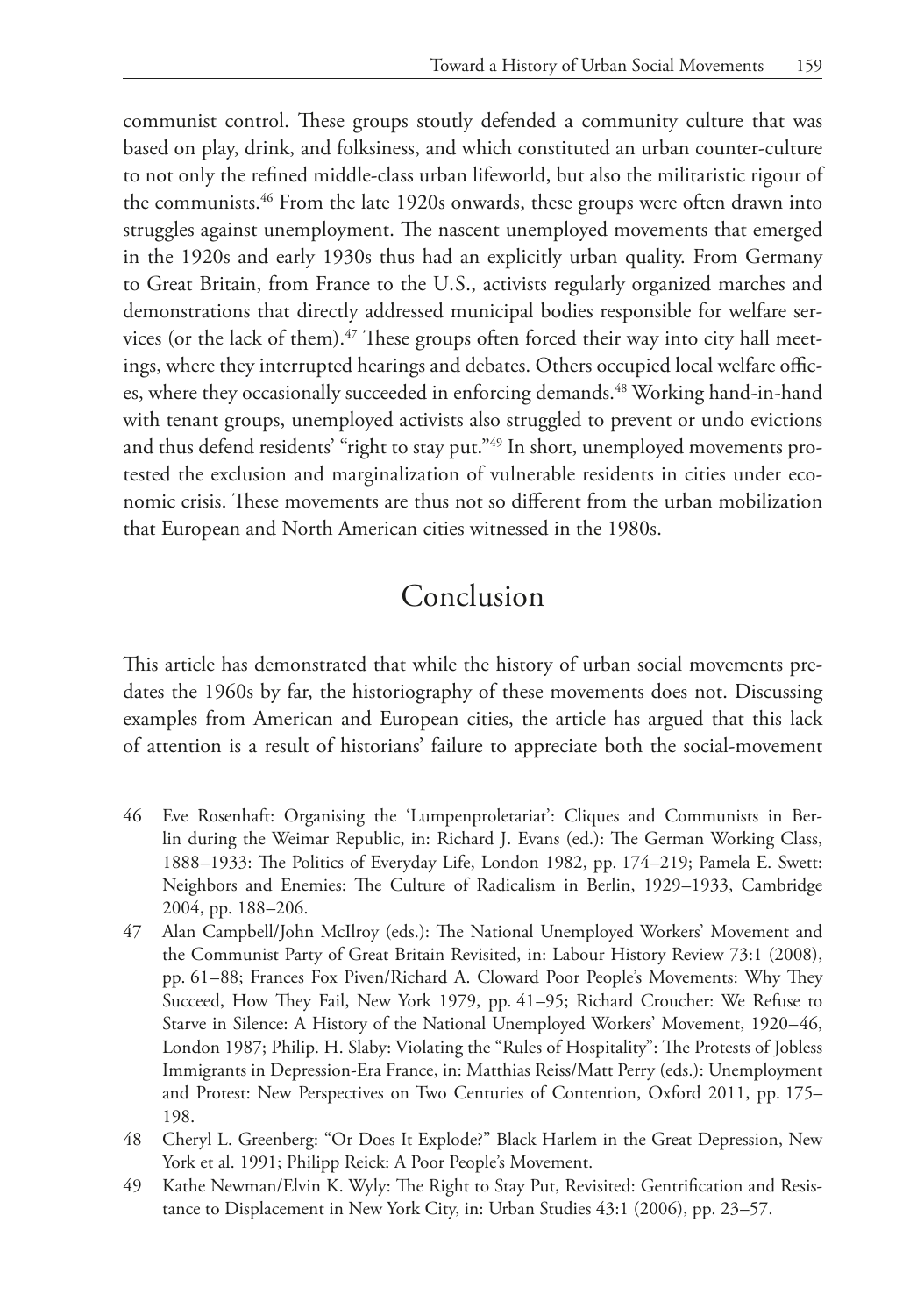character of earlier urban struggles and the urban quality of past social movements. The following concluding remarks suggest why a 'pre-history' of urban social movements will prove fruitful for future research. A better understanding of the legacy of urban social movements is important in its own right, because it sheds light on a neglected aspect of the history of social mobilization. But the analysis of urban social movements prior to the second half of the twentieth century also raises new questions for urban and social history and, in so doing, contributes to larger debates in the field. It will, for instance, advance discussions about the history of Western modernity. Toward the end of the nineteenth century, Western cities became ever more strongly associated with not only industrial growth, material wealth, and advancement in technology and science, but also new life worlds, aesthetics, and mental conditions. Historians thus consider this transformation as the breakthrough of 'urban modernity'.50 As a result, we know a lot about the urban vision of architects, planners, political decision-makers, investors, academics, and middle-class observers — or, put differently, about the growth of urban bourgeois culture in the Western world. However, our knowledge of the urban visions of marginalized social groups is much more limited and tends to rely on overgeneralizations. For instance, working-class notions of the urban between, say, 1890 and 1930 are associated with either misery and want or ideas about neighbourliness and collective power through shared living and housing. While this dichotomy reflects the rhetoric of socialist and/or communist leaderships, it does not necessarily convey the breadth of ideas and feelings about the urban condition that working-class residents expressed at the time. Such urban historical research 'from below' will be facilitated greatly by recent efforts to digitize the workers' press.51 Reports about neighbourhood meetings, portrayals of ephemeral tenant groups, coverage of local demonstrations, letters to the editors — sources that have long been hidden in the back pages of the workers' press — are now accessible in digital form for the first time, including full-text search features that allow time-effective findings. Shane Ewen has recently postulated that urban historians need to pay closer attention to how marginalized and lower-class urban communities "defined and articulated their own individual identities [and rooted these in space], rather than continuing to focus on elite representations."52 Studying the history of urban mobilization has the potential to reveal such deviant urban identities and thus contribute to discussions about the

- 50 Miriam R. Levin/Sophie Forgan/Martina Hessler et al.: Urban Modernity: Cultural Innovation in the Second Industrial Revolution, Cambridge/London 2010; Richard Dennis: Cities in Modernity: Representations and Productions of Metropolitan Space, 1840–1930 (Cambridge Studies in Historical Geography 40), Cambridge/New York 2008.
- 51 See, for instance, the ongoing digitization project "The Historical Press of German Social Democracy online" by the library of the Friedrich Ebert Foundation, URL: http://fes.imageware.de/fes/web/ (accessed on 15 October 2019).

52 Shane Ewen: What is Urban History? Cambridge/Malden 2016, p. 54.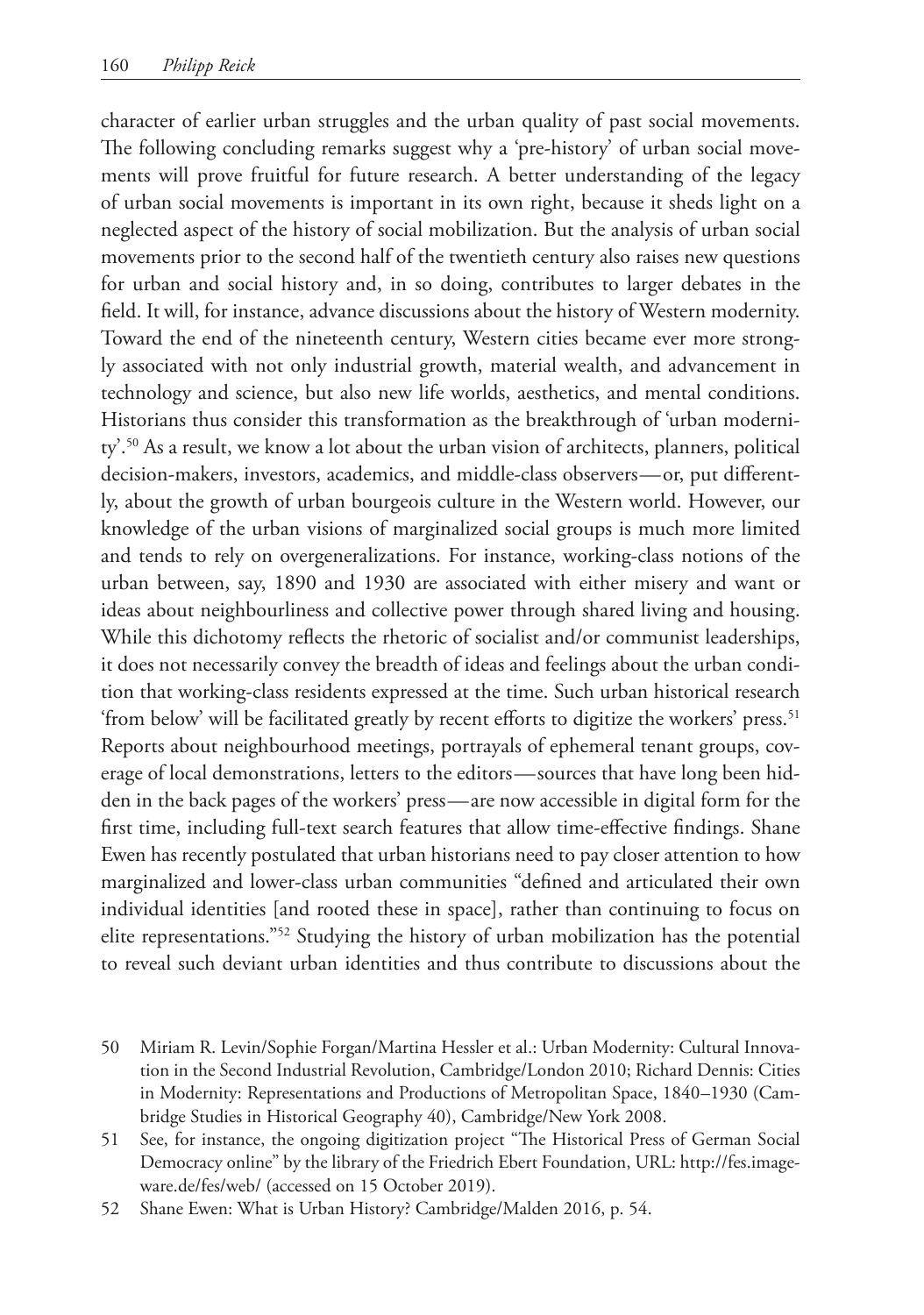ambivalence and friction that accompanied the birth of urban modernity from the start.53 The 'pre-history' of urban social movements, in short, will reveal that 'multiple' urban modernities existed not only between Western and non-Western societies, but also within Western society itself.<sup>54</sup>

Closely related to debates about urban modernity, historical research into urban social movements will also contribute to the study of collective violence. In recent years, historians have argued that urban violence in late-nineteenth and early-twentieth-century cities often served as a ritualized means of political communication.55 Rather than challenging the observation that collective violence was a central element of urban conflict, the historical study of urban social movements will shift attention to the repertoires of contention that encouraged civil disobedience while rejecting violence against people. This change of perspective will help us analyse how notions of respectability, rationality, and thus modernity influenced social-movement rhetoric and strategy at the time. Finally, research on the collective identities and ideologies of urban social movements in the nineteenth and first half of the twentieth centuries will also contribute to contemporary debates about the 1960s and 1970s as a watershed moment in Western history. As mentioned at the beginning of this paper, historians have recently turned to the study of new social movements. In so doing, they have suggested that urban contention became a central element of social mobilization during the turbulent 1970s.<sup>56</sup> Studying earlier instances of urban struggle will provide a yardstick against which to measure the alleged novelty and turn toward post-material values and identities that are usually ascribed to this new generation of social movements. Historians of the post-war era, for instance, have demonstrated that ur-

- 53 Philipp Reick: Desire or Displacement.
- 54 Joseph Ben Prestel: Paris Everywhere? The Challenge of Eurocentrism in Global Urban History, in: Global Urban History (Blog), 5 April 2016, URL: https://globalurbanhistory. com/2016/04/05/paris-everywhere-the-challenge-of-eurocentrism-in-global-urban-history/ (accessed on 15 October 2019); Philipp Reick: Gentrification 1.0: Urban Transformations in Late-19<sup>th</sup>-Century Berlin, in: Urban Studies 55:11 (2018), pp. 2542–2558; Jennifer Robinson: Comparative Urbanism: New Geographies and Cultures of Theorizing the Urban, in: International Journal of Urban and Regional Research 40:1 (2016), pp. 187–199.
- 55 Sharon Bäcker-Wilke/Florian Grafl/Friedrich Lenger: Gewaltgemeinschaften im städtischen Raum: Barcelona, Berlin und Wien in der Zwischenkriegszeit, in: Winfried Speitkamp (ed.): Gewaltgemeinschaften: Von der Spätantike bis ins 20. Jahrhundert, Göttingen 2013, pp. 317–342; Klaus Weinhauer: World War I and Urban Societies: Social Movements, Fears, and Spatial Order in Hamburg and Chicago (c. 1916–1923), in: Stefan Rinke/Michael Wildt (eds.): Revolutions and Counter-Revolutions: 1917 and its Aftermath from a Global Perspective, Frankfurt/New York 2017, pp. 287–306.
- 56 Lutz Raphael: The 1970s a Period of Structural Rupture in Germany and Italy?, in: Martin Baumeister/Bruno Bonomo/Dieter Schott (eds.): Cities Contested: Urban Politics, Heritage, and Social Movements in Italy and West Germany in the 1970s, Frankfurt/New York 2017, pp. 31–52.